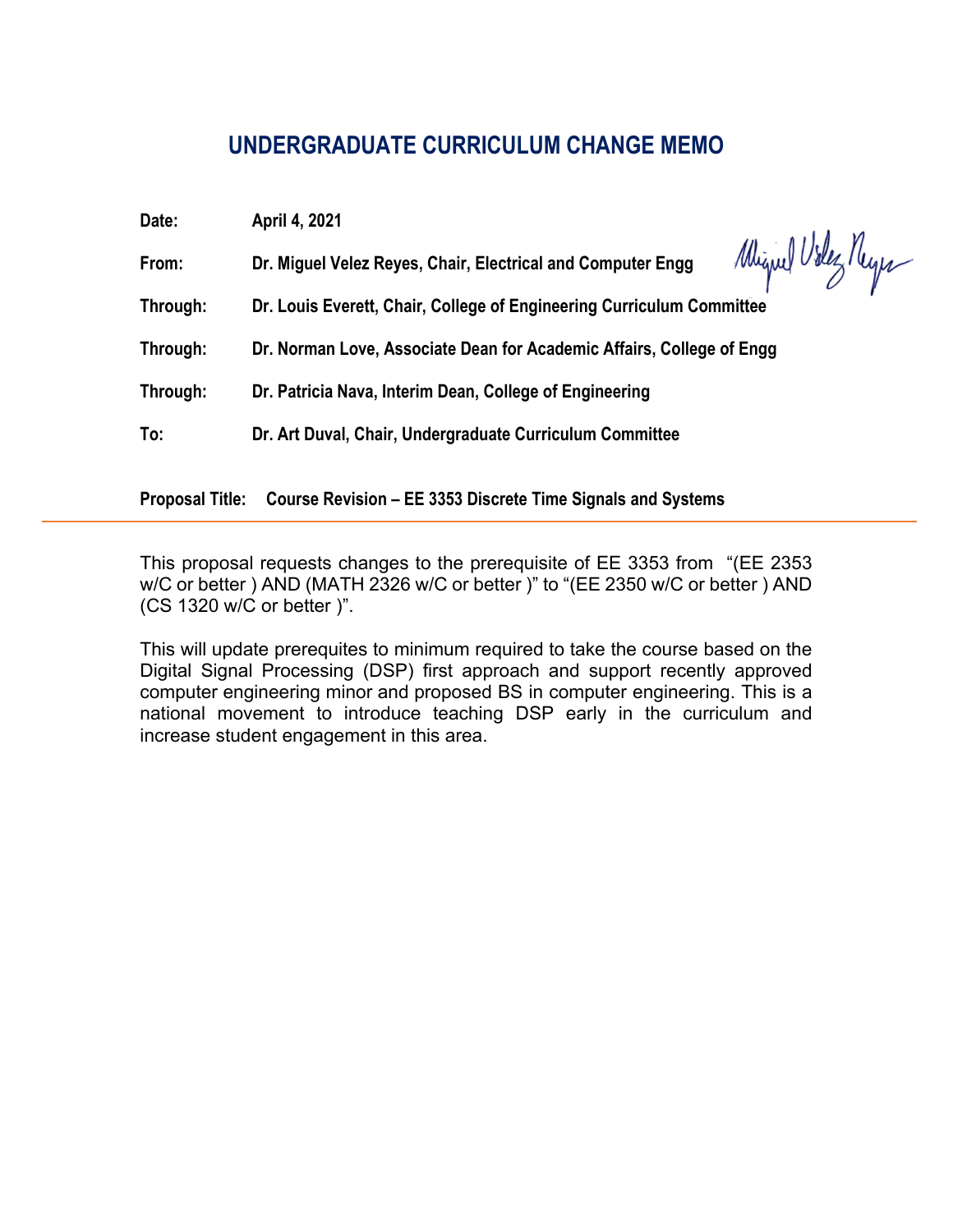## **CURRICULUM CHANGE PROPOSAL**

# **APPROVAL PAGE**

**Proposal Title: Course Revision – EE 3353 Discrete Time Signals and Systems** 

**College: College of Engineering Department: Electrical and Computer Engineering**

#### **DEPARTMENT CHAIR**

**I have read the enclosed proposal and approve this proposal on behalf of the department.**

 $\frac{1}{2}$   $\frac{1}{2}$   $\frac{1}{2}$   $\frac{1}{2}$   $\frac{1}{2}$   $\frac{1}{2}$   $\frac{1}{2}$   $\frac{1}{2}$   $\frac{1}{2}$   $\frac{1}{2}$   $\frac{1}{2}$   $\frac{1}{2}$   $\frac{1}{2}$   $\frac{1}{2}$   $\frac{1}{2}$   $\frac{1}{2}$   $\frac{1}{2}$   $\frac{1}{2}$   $\frac{1}{2}$   $\frac{1}{2}$   $\frac{1}{2}$   $\frac{1}{2}$ 

April 3, 2021

#### **Signature** Date

## **COLLEGE CURRICULUM COMMITTEE CHAIR**

**I have read the enclosed documents and approve the proposal on behalf of the college curriculum committee.**

**\_\_\_\_\_\_\_\_\_\_\_\_\_\_\_\_\_\_\_\_\_\_\_\_\_\_\_\_\_\_\_\_\_\_\_\_\_\_\_ \_\_\_\_\_\_\_\_\_\_\_\_\_\_\_\_\_\_\_\_\_\_\_\_\_\_\_\_\_\_\_** 

**Signature Date** 

## **COLLEGE DEAN**

**I have read the enclosed documents and approve the proposal on behalf of the college. I certify that the necessary funds will be allocated by the college in support of this proposal.**

**\_\_\_\_\_\_\_\_\_\_\_\_\_\_\_\_\_\_\_\_\_\_\_\_\_\_\_\_\_\_\_\_\_\_\_\_\_\_\_ \_\_\_\_\_\_\_\_\_\_\_\_\_\_\_\_\_\_\_\_\_\_\_\_\_\_\_\_\_\_\_** 

**Signature Date** Date **Date**